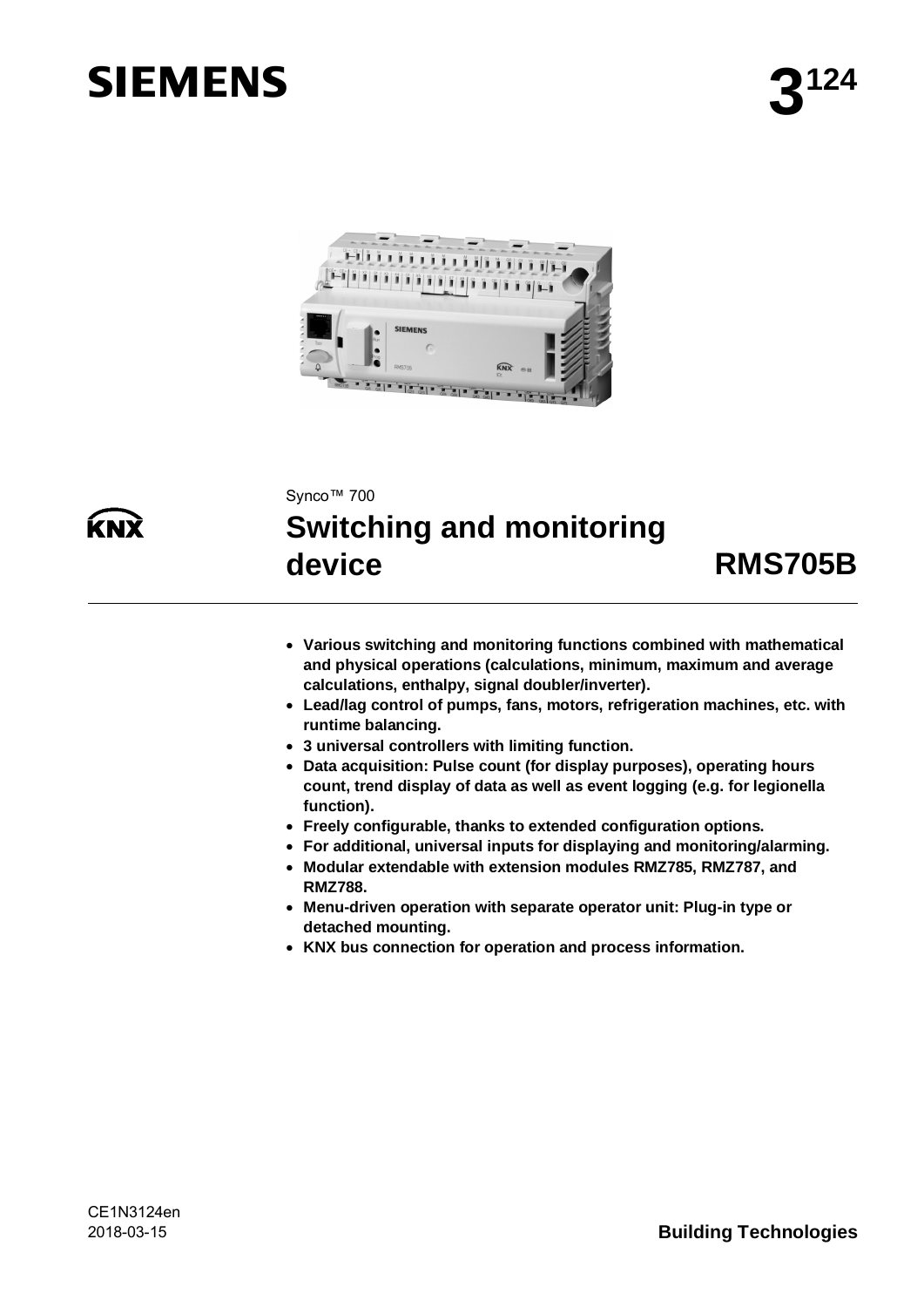|                                                     | • To control and monitor plant elements from heating, ventilation and refrigeration<br>technology<br>• Free configuration of application                                                                                                                                                          |
|-----------------------------------------------------|---------------------------------------------------------------------------------------------------------------------------------------------------------------------------------------------------------------------------------------------------------------------------------------------------|
|                                                     | The device offers extended configuration opportunities for free configuration as<br>part of the available function blocks and includes, for this reason, no predefined<br>standard applications.                                                                                                  |
|                                                     | As is the case for all Synco™ 700 devices, once an application is created, it can be<br>archived as readable and writable parameter sets and can be reused for additional<br>plants as modified or identical applications.                                                                        |
| <b>Functions</b>                                    |                                                                                                                                                                                                                                                                                                   |
| <b>Universal inputs</b>                             | 8 universal inputs for<br>• Passive or active analog input signals of the following measured values ( $^{\circ}$ C, %,<br>$g/kg$ , kJ/kg, W/m <sup>2</sup> , bar, mbar, m/s, Pa, and ppm, Universal 000.0, Universal<br>0000, pulse).<br>• Digital input signals (potential-free contacts)        |
| <b>Additional I/Os through</b><br>extension modules | Additional inputs and outputs to extend functionality.<br>Total max. 4 extension modules per RMS705B can be connected.<br>Select from:<br>• 1x universal module RMZ785 (8 UI)<br>• 2x universal modules RMZ787 (4 UI, 4 DO)<br>• 2x universal modules RMZ788 (4 UI, 2 AO, 2 DO)                   |
|                                                     | Maximum extension results:<br>• Maximum 28 universal inputs<br>(LG-Ni1000, 2x LG-Ni1000, Pt1000, T1, DC 010 V, 01000 Ω (setpoint),<br>digital, pulse (mechanical, electronic)).<br>• Maximum 18 control output relays.<br>• Maximum 8 modulating outputs DC 010 V.                                |
| Data acquisition                                    | Pulse meter (for display only, not for billing purposes).<br>4 meters are available to acquire consumption data.<br>Pulses from gas, hot water, cold water and electricity meters are processed.<br>• Pulse metering<br>(Wh, kWh, MWh, kJ, MJ, GJ, ml, l, m3, heating costs units, BTU, no unit). |
|                                                     | Hours run counter<br>4 operating hour meters are available with the current display of<br>• Operating hours<br>• Maintenance message (with adjustable time interval)<br>• Operating hours since the last maintenance                                                                              |
|                                                     | <b>Trend data display</b><br>Up to 4 independent trend channels available to log measured values for a set<br>period.<br>Room temperature and outside air temperatures can be logged by the KNX bus in<br>addition to logical device inputs.                                                      |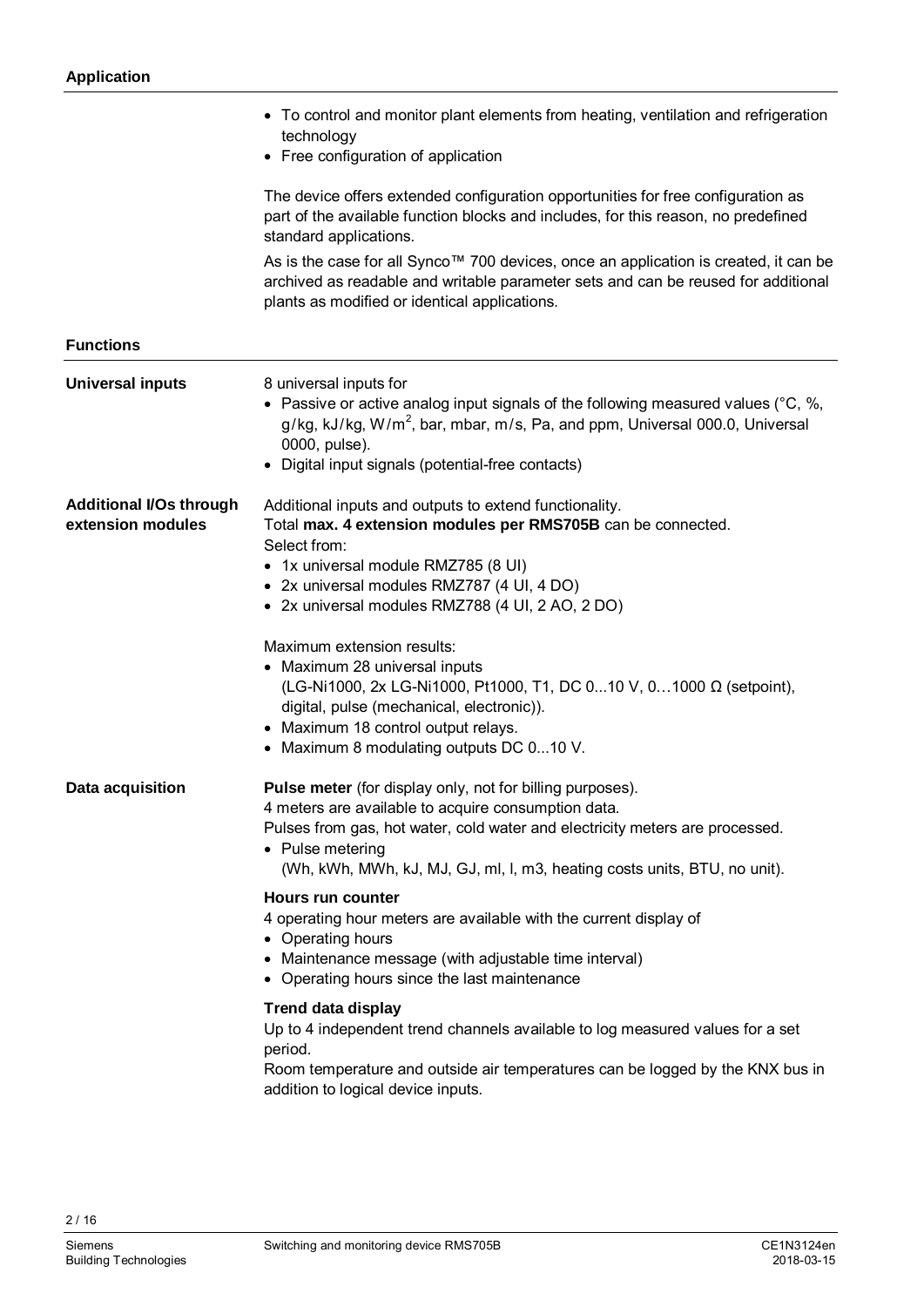**Event logging** (e.g. for legionella function)

Four event loggers are available. Use the event logger to log events and monitor their mandatory occurrence.

- · Logging of the last 10 events per logger with time and date stamp upon reaching value "Limit value on" and "Limit value off".
- · Save max. or min. value during event.
- · Selectable fault message for breaching or exceeding the minimum and maximum
	- Event cycle time.
	- Event length.

**Control and monitor functions**

#### **Universal motor blocks**

Six universal motor blocks are available to control and monitor motors. Applicable per motor block

- · 1-speed motor (pump, fan)
- · 2-speed motor (fan)
- Twin motor (twin motor, twin pump)
- · Precommand for preceding dampers and valves
- Various adiustable times
- · Motor kick and ON for low outside air temperature
- · Operating hours per motor block

#### **Rotary step switch**

2 rotary step switches are available with selectable step switch characteristic per block as

- Linear step switch
- · Binary step switch
- Flexible step switch
- · With staged precommand, switching and modulating outputs
- · Lead/lag control of pumps, fans, motors, refrigeration machines, etc. with runtime balancing
- · Various adjustable times

#### **Logic function blocks**

10 freely configurable logic function blocks are available to process multiple logically linked universal input variables.

- · Configurable logic functions: AND, NAND, OR, NOR, EXOR and EXNOR
- · Adjustable switch-on and switch-off delay and minimum switch-on and switch-off time.
- · Operating switch (AUTO, ON, OFF), configurable for manual control.

#### **7-day time switches**

- Six 7-day time switches with the following functions are available:
- · 6 switch on and off time daily, configurable relay output.
- · Yearly time switch with automatic summer-/wintertime changeover.
- · Operating switch (AUTO, ON, OFF), configurable for manual control.
- · Configurable vacation and special day program.
- · Can receive other weekly scheduler programs via KNX bus as slave (transmission not possible).

#### **Comparators**

- · 2 comparators are available to compare two analog input signals.
- · Output signal with adjustable switch on and off delay as well as adjustable minimum switch on and off period.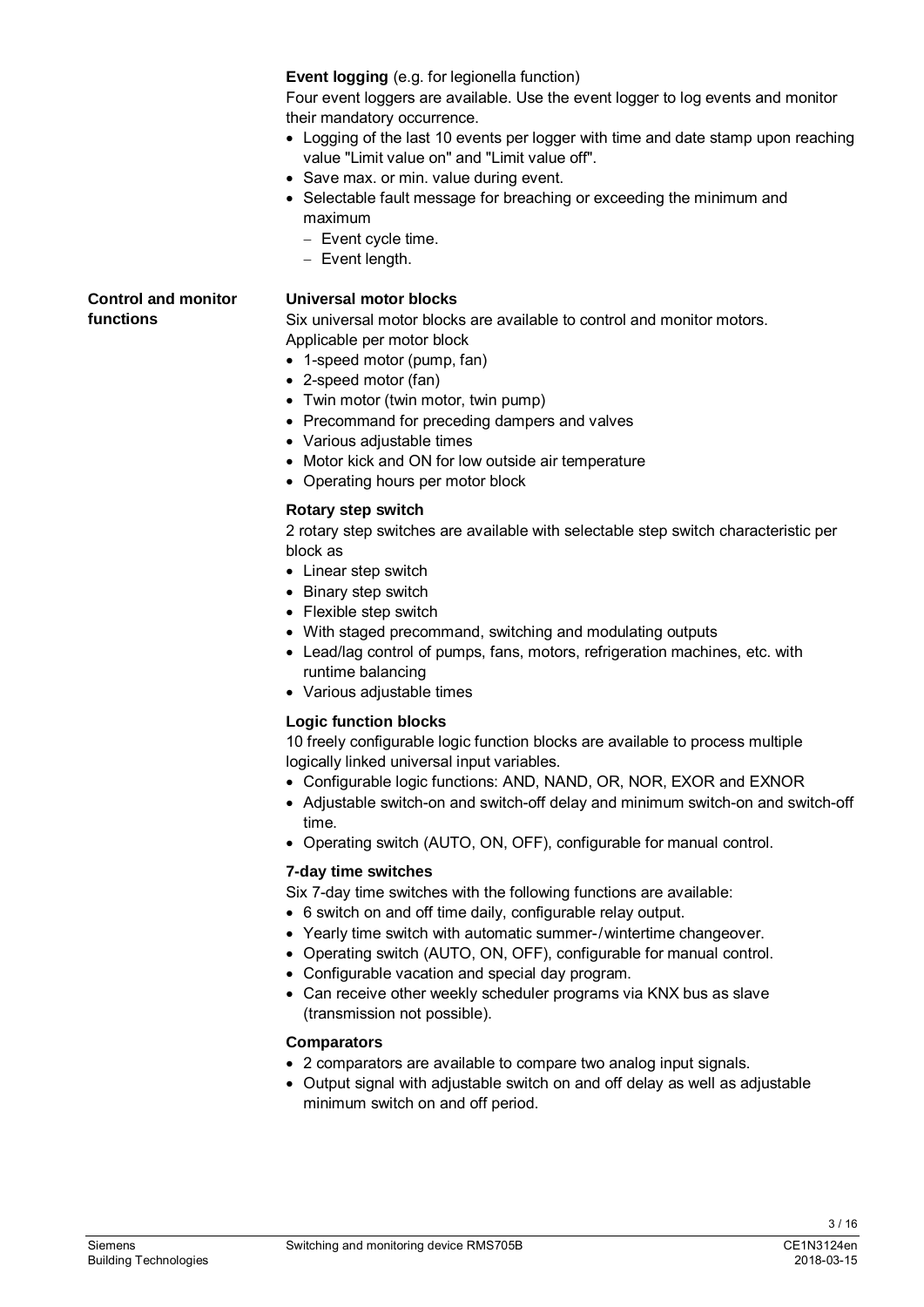#### **Calculators**

- · Calculators can convert input values by self-generated formula or using optional standard formulas (A-B) x C in output values (DC 0…10 V).
- 4 base operations are available as well as exponential and root functions ( $n^{0.5}$ ).

#### **Min-max-average**

- · 2 function blocks with 5 inputs each for minimum and maximum selection and average calculation (output signals: DC 0…10 V).
- The split function is subdivided into 5 inputs in two ranges (2 inputs and 3 inputs).

#### **Enthalpy calculation**

The following variable can be calculated from temperature and the relative humidity (both via inputs; output signals: DC 0…10 V):

- · Enthalpy
- · Absolute humidity
- · Enthalpy difference
- · Dew point temperature
- · Wet bulb temperature

#### **Signal inverter/signal doubler**

- · Splitting an input signal to two DC 0…10 V outputs and inverting output signals.
- Signal doubling for sequential control of pumps, valves and fans.

#### **Heating/cooling demand**

Collect, evaluate and forward heat and cooling demand from and via the KNX bus. Can also be configured:

- Modulating (DC 0...10 V) output (e.g. for demand-dependent setpoint adjustment for a refrigeration machine).
- · Relay output (e.g. to switch-on/switch-off a refrigeration machine).
- · Demand-dependent setpoint shift acting on a primary controller.
- · Adjustable setpoint increase for use with primary controller.

#### **HC changeover**

- · If a 2-pipe system (heating/cooling) is used, you can switch heating/cooling via a digital or analog input, via an operating mode switch (auto, heating, cooling), by date or via the KNX bus.
- The heating/cooling signal can be sent to the KNX bus or issued via a relay.

#### **Fault messages**

Fault indication with red LED, acknowledgement with button. The following options are available:

· 20 universal inputs as fault signal inputs;

fault messages from KNX bus are also configurable.

- · 2 relay outputs as fault message relay.
- · 1 digital input; for external reset of fault messages.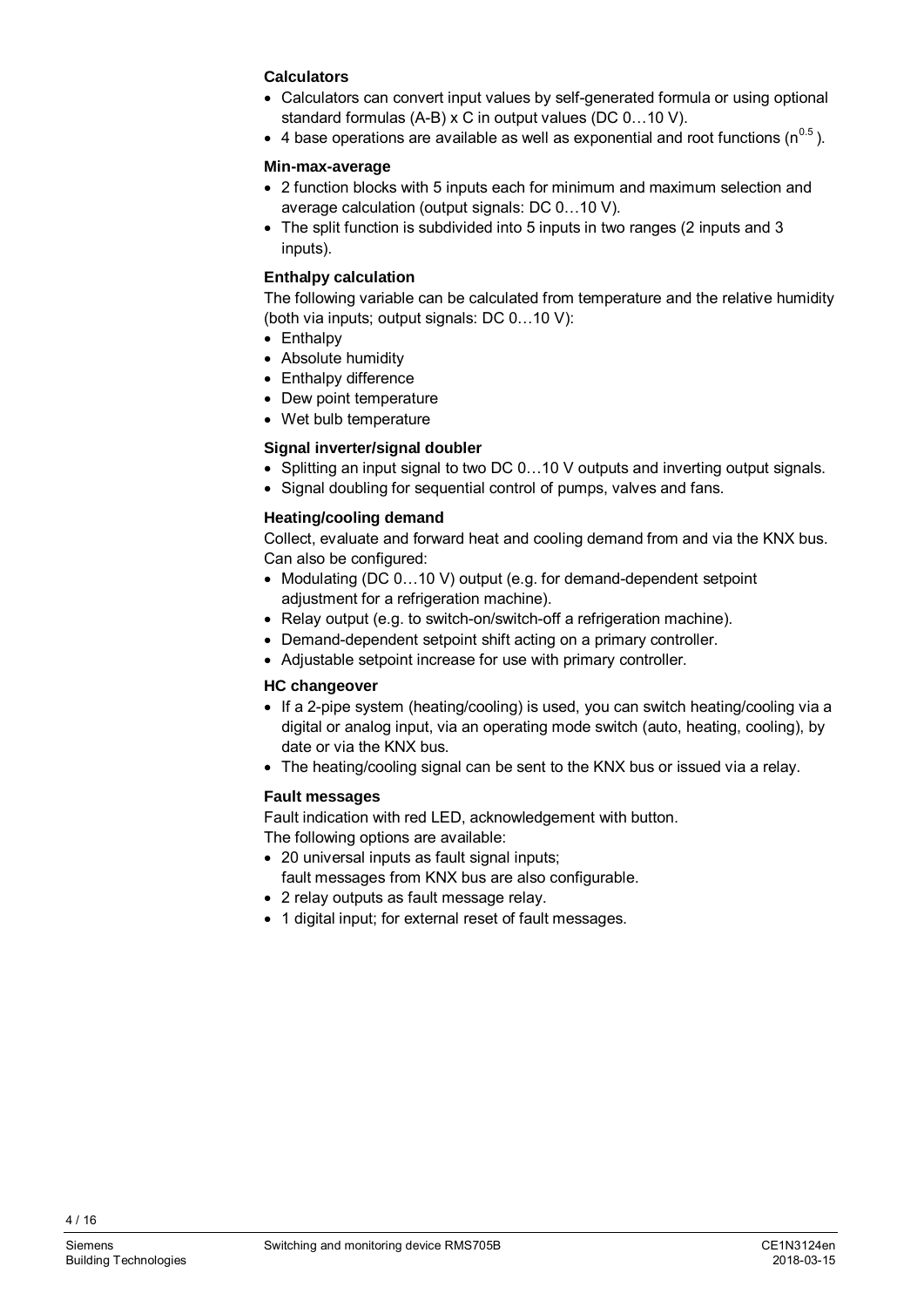3 universal controllers as PID sequence controllers with 2 sequence outputs each (1 heating sequence, 1 cooling sequence) per sequence controller. · Control to an absolute variable or a differential variable. · General limitation function (minimal/maximal) with PI mode per universal controller either as an absolute limitation or as relative temperature limitation. · Individually adjustable heating and cooling setpoints (or high and low setpoints) for Comfort and Eco. · Universal adjustment: The setpoint can be adjusted based on another variable or adapted to a remote setpoint transmitter. · Setpoint changeover between operating modes Comfort and Eco using a digital input. · Adjustable control timeout. **Universal bus applications** • Remote operation of KNX functions via a KNX network with RMZ792 bus operating unit. · Remote operation/monitoring of plant and devices (in the KNX network) via Internet with Web server OZW77x… · Indication of fault status messages delivered by other devices on the bus. · Delivery of a common fault status message from all devices on the bus to a fault relay. · Time synchronization. · Passing on and adoption of outside temperature signal. • Sending or receiving the yearly timeswitch schedule (holidays/special days) from some other controller. · Receipt of weekly schedule from another controller. · Sending or receiving the annual program for the holidays/special days from another controller. · Receive and send a demand signal (hot water, chilled water) to the primary controller or the hot water/chilled water source. · Receiving and evaluating refrigeration demand signals if configured as a primary controller or hot water/chilled water source. **Universal transmission and reception zones** Device RMS705B allows for universal data exchange via own terminals as well as via terminals of extension modules RMZ78x. Data between devices is exchanged via KNX bus. **Bus functions**

**Universal controller**

**Control functions**

Universal inputs, digital and analog outputs of RMS705B can be used as transmission objects (for transmission zones).

Universal inputs of RMS705B can be used as reception objects (in reception zones).

- · Transmission zones: Universal inputs (N.X1…A8(2).X4) Digital outputs (N.Q1…A8(2).Q5) Analog outputs (N.Y1…A8(2).Y2).
- Reception zones: Universal inputs (N.X1…A8(2).X4).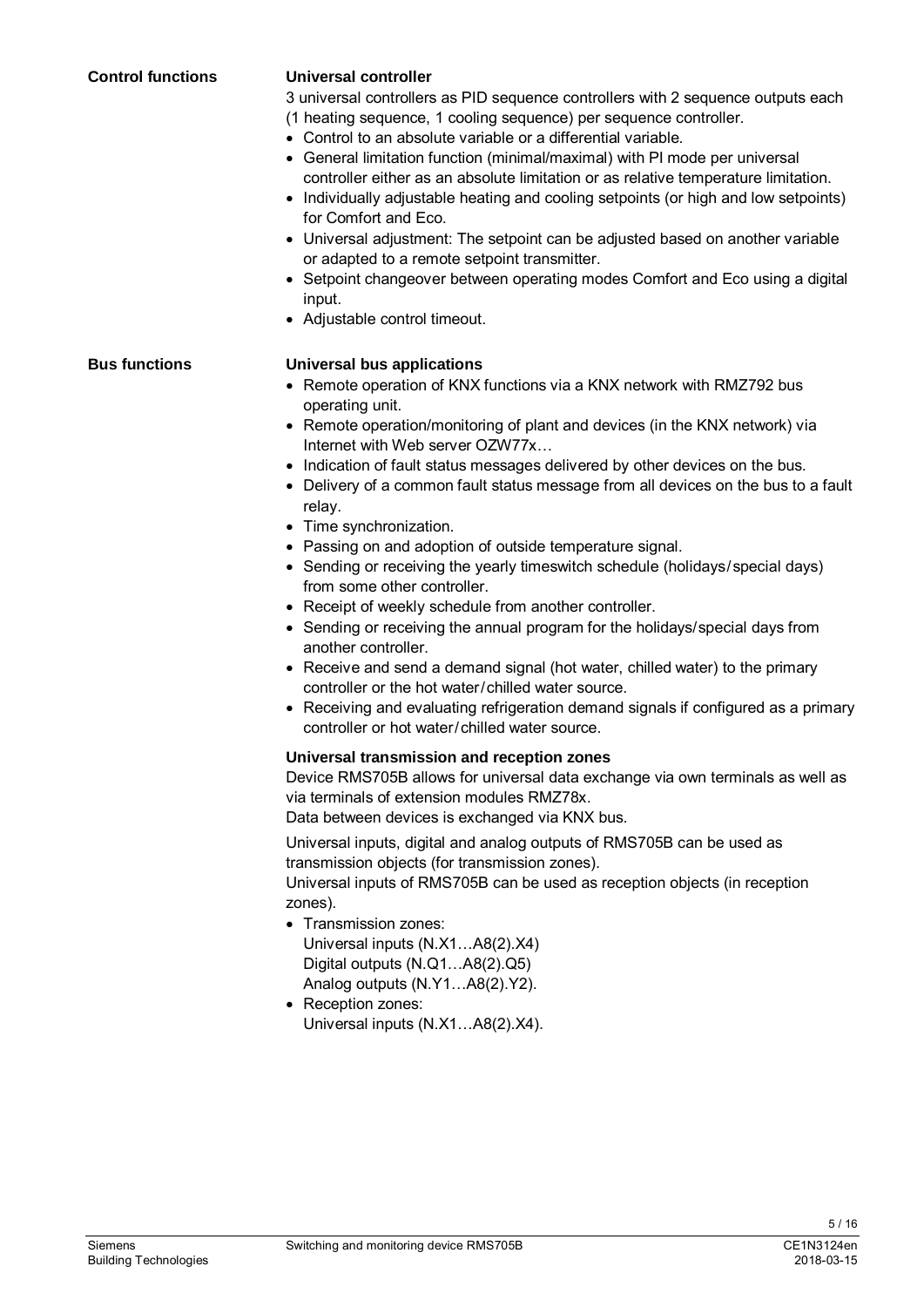|                                           | <b>Examples for not allowed applications</b>                                                                                                                                                                        |
|-------------------------------------------|---------------------------------------------------------------------------------------------------------------------------------------------------------------------------------------------------------------------|
|                                           | The following applications or input/output values may not be implemented using                                                                                                                                      |
|                                           | universal transmission and reception zones:                                                                                                                                                                         |
|                                           | • Safety-relevant plants and equipment (e.g. fire alarm off, smoke extraction, frost<br>protection function).                                                                                                       |
|                                           | • If request "Simultaneous start condition of plants" exists.                                                                                                                                                       |
|                                           | • Applications where communications failure of transmission or reception zones<br>may cause damage.                                                                                                                 |
|                                           | • Time-critical control paths or control paths with greater degree of difficulty (e.g.<br>speed control via pressure, humidity).                                                                                    |
|                                           | • Main controlled variables that must be available.                                                                                                                                                                 |
|                                           | • Acquisition and evaluation of pulses.                                                                                                                                                                             |
| <b>Note</b>                               | After RMS705B power-up, it may take some time until the bus signals are<br>available. This may result in faulty plant behavior in the case of transmission and<br>reception zone applications that are not allowed. |
| <b>Service and</b><br>operating functions | • Display of setpoint and actual values<br>• Outside temperature simulation<br>Input terminal simulation<br>$\bullet$<br>• Wiring test                                                                              |
|                                           | Data backup                                                                                                                                                                                                         |
|                                           |                                                                                                                                                                                                                     |

### **Type summary**

| <b>Switching and</b><br>monitoring device | Type<br><b>SSN</b>                                                                                                                                                                                                                | Universal<br>inputs                                                                           | Positioning outputs |                 | Swiching outputs |
|-------------------------------------------|-----------------------------------------------------------------------------------------------------------------------------------------------------------------------------------------------------------------------------------|-----------------------------------------------------------------------------------------------|---------------------|-----------------|------------------|
|                                           | <b>RMS705B-1</b><br>S55370-C100                                                                                                                                                                                                   | 8                                                                                             | 4                   |                 | 6                |
| <b>Selection of languages</b>             | The following languages are loaded:                                                                                                                                                                                               |                                                                                               |                     |                 |                  |
|                                           | English, German, French, Italian, Spanish, Portuguese, Dutch, Danish, Finnish,<br>Norwegian, Swedish, Polish, Czech, Hungarian, Russian Slovakian, Bulgarian,<br>Greek, Romanian, Slovenian, Serbian, Croatian, Turkish, Chinese. |                                                                                               |                     |                 |                  |
| <b>Note</b>                               | Starting from software version 3.00, all languages are included in the same type.                                                                                                                                                 |                                                                                               |                     |                 |                  |
| <b>Accessories</b>                        | Name                                                                                                                                                                                                                              |                                                                                               |                     | Type            | Data sheet       |
| Operator / service units                  | Plug-in type operator unit                                                                                                                                                                                                        |                                                                                               | <b>RMZ790</b>       | N3111           |                  |
|                                           | Detached operator unit                                                                                                                                                                                                            |                                                                                               |                     | <b>RMZ791</b>   | N3112            |
|                                           | Bus operator unit                                                                                                                                                                                                                 |                                                                                               |                     | <b>RMZ792</b>   | N3113            |
|                                           | Service tool                                                                                                                                                                                                                      |                                                                                               |                     | <b>OCI700.1</b> | N5655            |
|                                           | Service terminal + service tool                                                                                                                                                                                                   |                                                                                               |                     | <b>OCI702</b>   | A6V10438951      |
|                                           |                                                                                                                                                                                                                                   |                                                                                               |                     | + ACS790        | N5649            |
|                                           | Web server                                                                                                                                                                                                                        |                                                                                               |                     | OZW772          | N5701            |
|                                           |                                                                                                                                                                                                                                   |                                                                                               |                     |                 |                  |
| <b>Extension modules</b>                  |                                                                                                                                                                                                                                   | Universal module with 8 universal inputs                                                      |                     | <b>RMZ785</b>   | N3146            |
|                                           | outputs                                                                                                                                                                                                                           | Universal module with 4 universal inputs and 4 relay                                          |                     | <b>RMZ787</b>   | N3146            |
|                                           |                                                                                                                                                                                                                                   | Universal module with 4 universal inputs, 2 relay<br>outputs and 2 analog outputs (DC 010 V). |                     | <b>RMZ788</b>   | N3146            |
|                                           |                                                                                                                                                                                                                                   | Module connector for detached extension modules                                               |                     | <b>RMZ780</b>   | N3138            |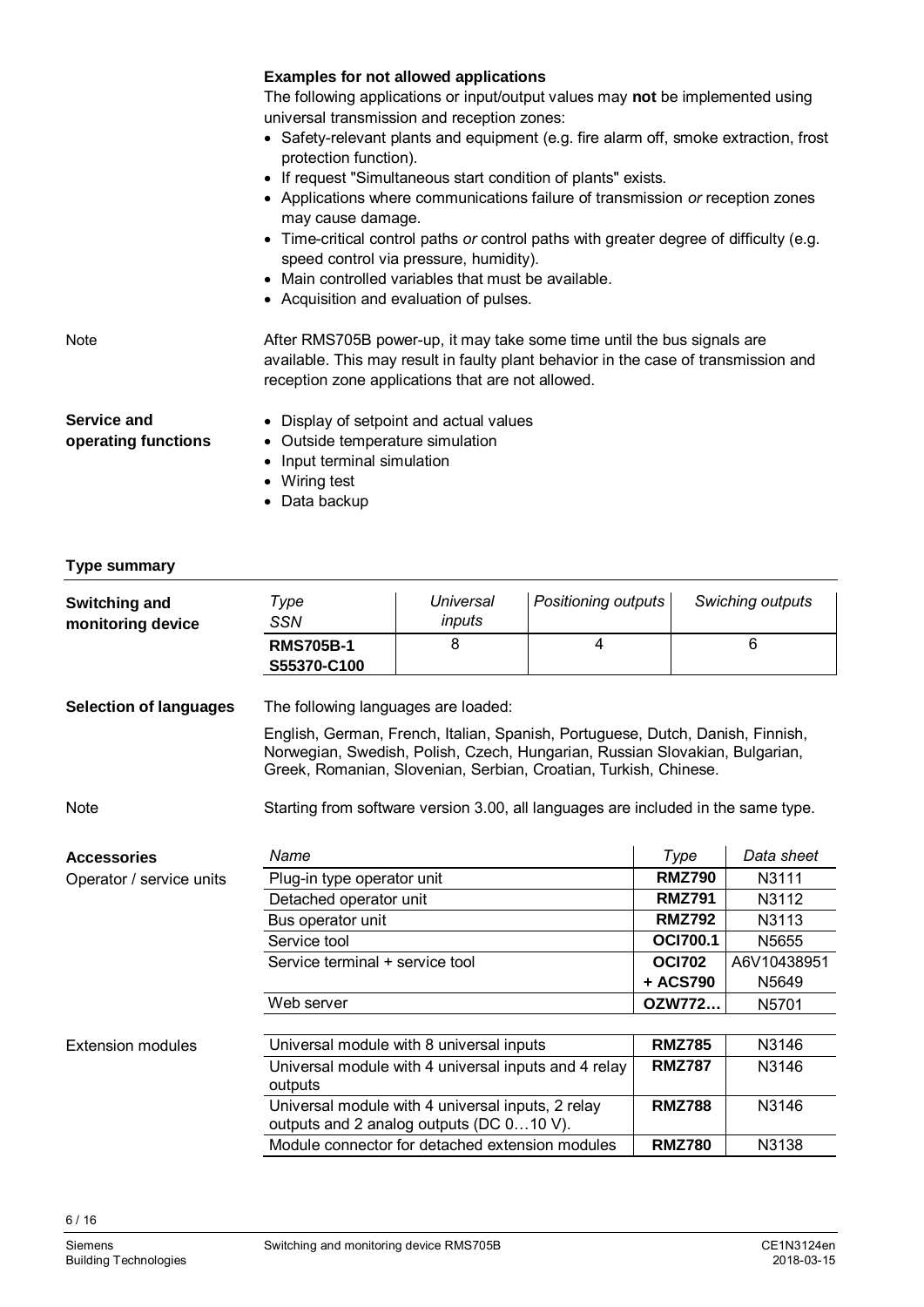When ordering, please specify the quantity, product name and type code for the device, e.g: Switching and monitoring device **RMS705B-1**. The devices and components listed under "Accessories" must be ordered as separate items.

#### **Equipment combinations**

Possible equipment combinations are available in HIT.

#### **Product documentation**

| Documentation type                                         | Document no.      |
|------------------------------------------------------------|-------------------|
| Product range description: Synco™ 700                      | <b>CE1S3110en</b> |
| Basic documentation, detailed description of all functions | <b>CE1P3124en</b> |
| Installation instructions RMB795B, RMS705B, RMU7B          | <b>CE1G3151xx</b> |
| Data sheet for KNX bus                                     | <b>CE1N3127en</b> |
| Synco KNX S-mode data points                               | <b>CE1Y3110en</b> |
| Basic documentation Communication via KNX bus              | <b>CE1P3127en</b> |

#### **Technical design**

The device allows free configuration of application using the operating units RMZ790 or RMZ791.

For operating actions of the functions, refer to the Basic Documentation CE1P3124en.

#### **Mechanical design**

The unit consists of a device insert and terminal base. The terminal base has two terminal levels as well as connection elements (electrical and mechanical) for one extension module. The device insert with ist printed circuit boards is attached to the terminal base.

The device can be mounted on a top hat rail (EN 60 715-TH35-7.5), or directly on a wall.

The controller is operated either with the plug-in type or detached operator unit (refer to "Accessories").

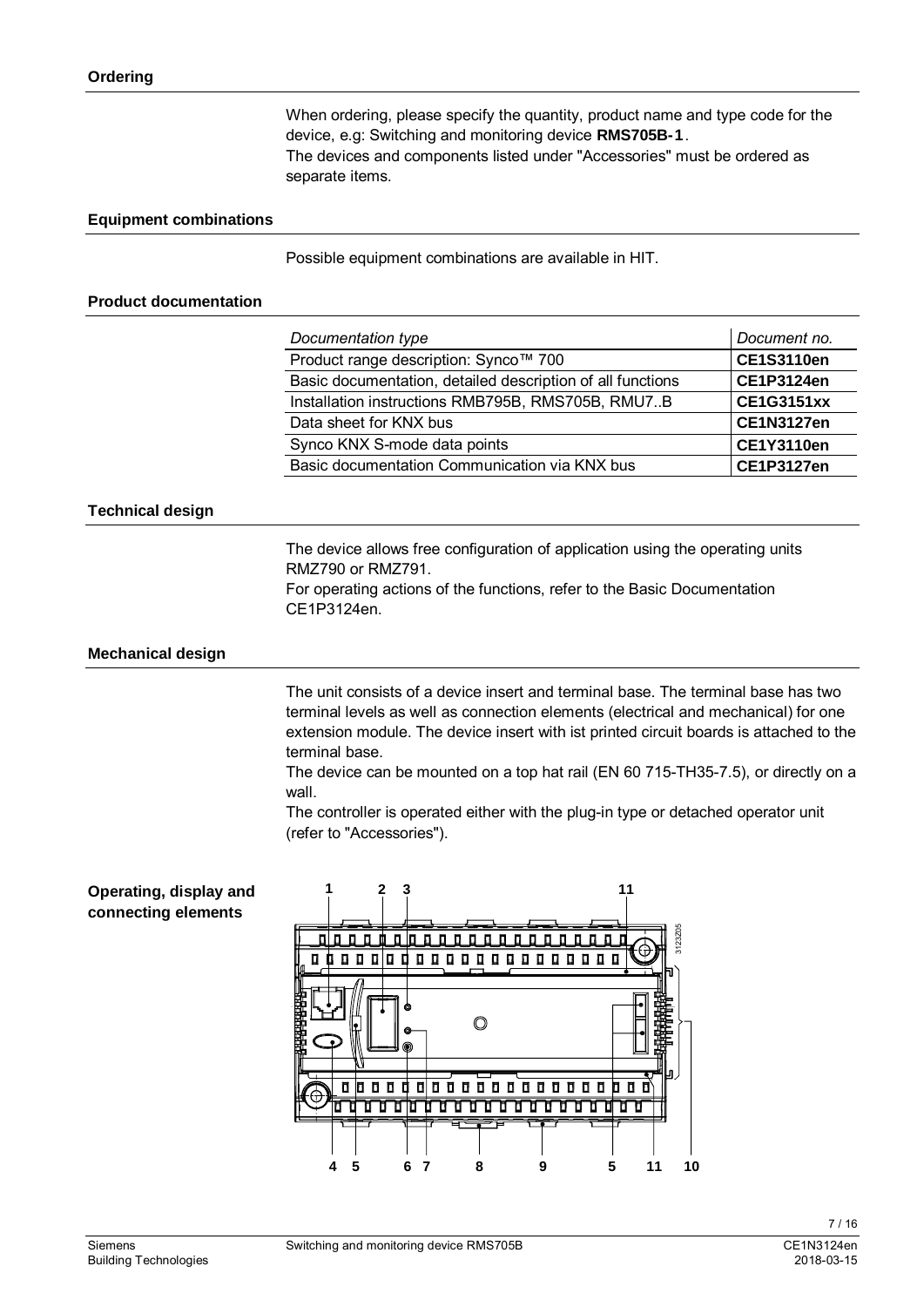- 1 Connection facility for the service tool (RJ45 connector)
- 2 Removable cover with connection facility for the operator unit
- 3 LED "RUN" device operating status display; with the following meanings:<br>LED lit: Supply voltage, no fault in application and periphery
	- Supply voltage, no fault in application and periphery *LED off:* No supply voltage or application fault / periphery
- 4 Button " $\Box$ " with LED (red) displays a fault status message and its acknowledgement; meanings as follows: *LED blinking:* Fault status message, ready to acknowledge
	-
	- *LED lit:* Fault status message pending, but not yet reset LED off: Not ault status message No fault status message
	- *Press button:* Acknowledge fault or reset
- 5 Openings for plug-in type operator unit RMZ790
- 6 Programming button "Prog": Learning button to changeover between the normal mode and the addressing mode to assume the physical device address (requires tool to operate)
- 7 Programming LED "Prog" to display normal mode (LED off) or addressing mode (LED on) to assume physical device address
- 8 Catch for fitting the controller to a top hat rail
- 9 Fixing facility for a cable tie (cable strain relief)
- 10 Electrical and mechanical connection elements for extension module
- 11 Rest for the terminal cover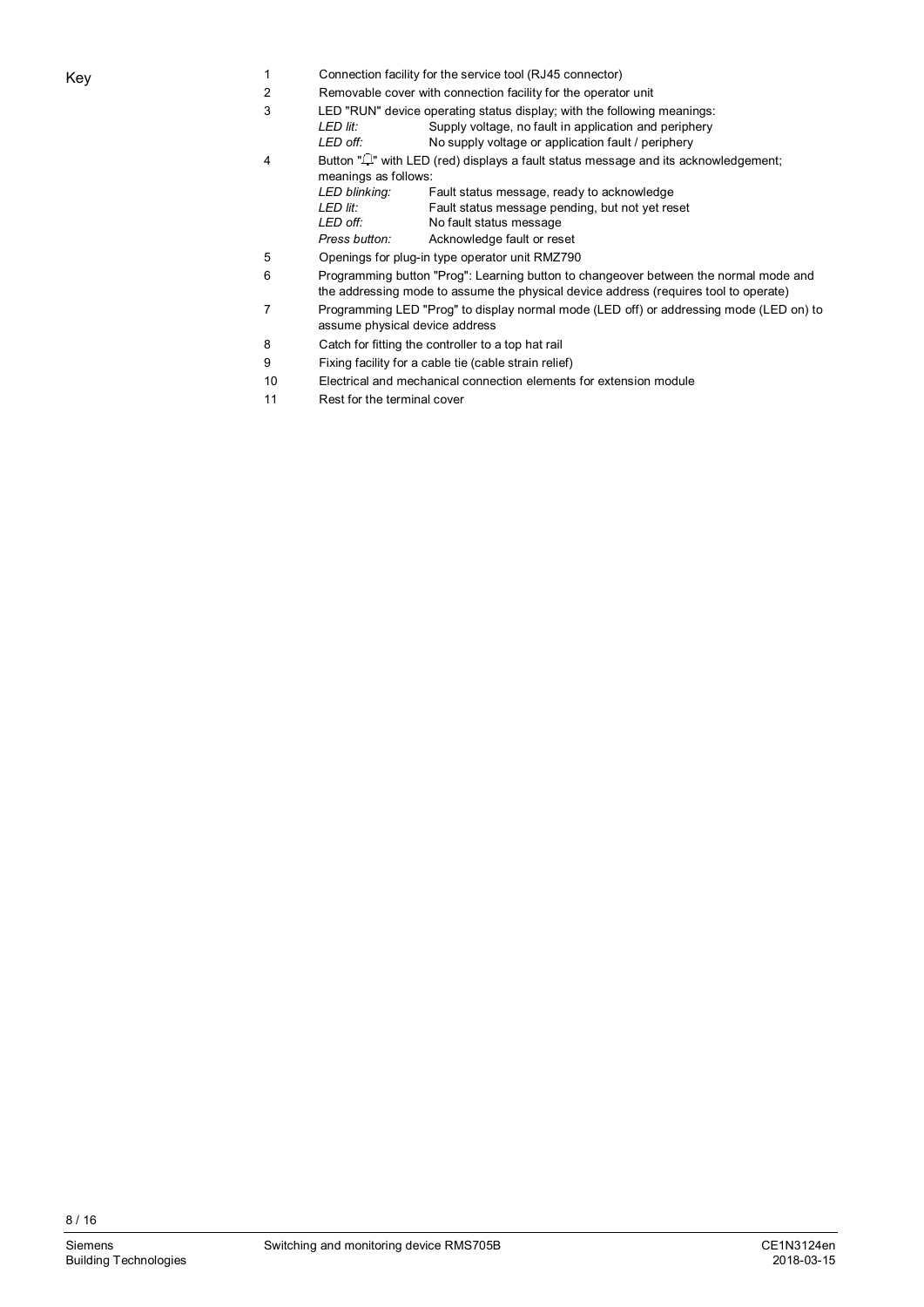| <b>Notes</b>                                                                                                               |                                                                                                                                                                                                                                                                                                                                                                                                                                                                                                                                                                                                                                                                                                                                                                                                                                                                                                                                                                                                                                                                                                                     |
|----------------------------------------------------------------------------------------------------------------------------|---------------------------------------------------------------------------------------------------------------------------------------------------------------------------------------------------------------------------------------------------------------------------------------------------------------------------------------------------------------------------------------------------------------------------------------------------------------------------------------------------------------------------------------------------------------------------------------------------------------------------------------------------------------------------------------------------------------------------------------------------------------------------------------------------------------------------------------------------------------------------------------------------------------------------------------------------------------------------------------------------------------------------------------------------------------------------------------------------------------------|
| <b>Engineering</b>                                                                                                         | • AC 24 V voltage required to power the device. It must meet requirements for<br>SELV/PELV (safety extra low-voltage).<br>• The transformers used must be safety isolating transformers featuring double<br>insulation to EN 60 742 or EN 61 558-2-6; they must be suited for 100 % duty<br>• Fuses, switches, wiring and earthing must be in compliance with local<br>regulations<br>• Sensor wires should not be run parallel to mains carrying wires that power fans,<br>actuators, pumps, etc.<br>• A maximum of 4 extension modules can be connected to the RMS705B (for<br>combinations, see section "Functions").                                                                                                                                                                                                                                                                                                                                                                                                                                                                                            |
| <b>Mounting and</b><br>installation                                                                                        | • The device and extension modules are designed for:<br>- Mounting in a standard cabinet as per DIN 43 880.<br>- Wall mounting on an existing tophat rail (EN 50 022-35x7.5).<br>- Wall mounting using two fixing screws.<br>- Flush panel mounting.<br>• Not permitted in wet or damp spaces. The permissible environmental conditions<br>must be observed.<br>• If the controller is not operated inside a control panel, use the detached operator<br>unit RMZ791 in place of the plug-in type operator unit RMZ790.<br>• Disconnect the system from the power supply prior to mounting and installation<br>the device.<br>• The device insert may not be removed from the terminal base!<br>If extension modules are used, they must be attached to the right side of the<br>device in the correct order in accordance with the internal configuration.<br>The extension modules require no wiring between themselves or to the device.                                                                                                                                                                         |
| Low voltage side<br>000000000000000000000<br>۰<br>00000000000000000000<br>,,,,,,,,,,,,,,,,,,,,,,,,,,<br>Mains voltage side | The electrical connections are made automatically when attaching the modules.<br>If it is not possible to arrange the extension modules side by side, the first of the<br>detached modules must be connected to the last previous module or to the<br>device using the RMZ780 module connector. In that case, the cumulated cable<br>length may not exceed 10 m.<br>All connection terminals for protective extra low-voltage (sensors, data bus) are<br>located in the upper half of the unit, those for mains voltage (actuators and<br>pumps) at the bottom<br>Each terminal (spring cage terminal) can only accommodate one solid wire or<br>٠<br>one stranded wire. Cables must be stripped to 7 to 8 mm to connect. To<br>introduce the cables into the spring cage terminals and to remove them, a screw<br>driver size 0 or 1 required. Cable strain relief can be provided with the help of<br>the fixing facility for cable ties.<br>The device mounted on a top hat rail together with modules can only be<br>removed from the rail after the module directly attached to the device has been<br>removed |

· Installation instructions are packed with the device.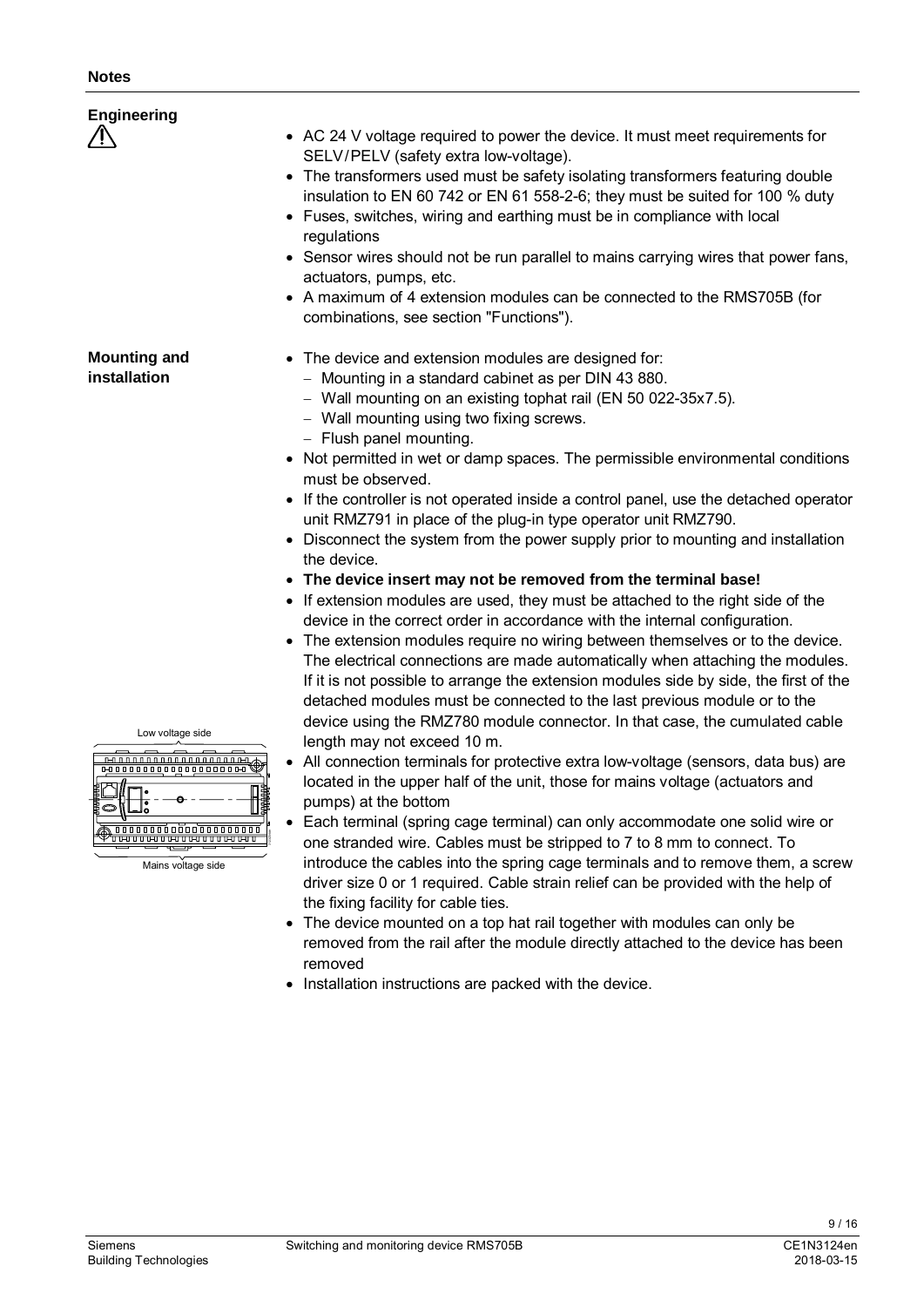| Commissioning      | • Using the operator unit RMZ790 or RMZ791, or the service tool, staff trained by<br>Siemens and having the required access rights can change the configuration<br>and the parameters of the application programmed in the device online or offline<br>at any time using the service tool.<br>During the commissioning process, the application is deactivated and the<br>$\bullet$<br>outputs are in a defined off state. This means that no process and alarm signals<br>will then be delivered to the bus<br>On completion of the configuration, the device automatically makes a new start<br>$\bullet$<br>• When leaving the commissioning pages, the peripheral devices connected to the<br>universal inputs (including the extension modules) are automatically tested and<br>identified. If a peripheral device is missing, a fault status message will be<br>delivered<br>The operator unit can be removed and plugged in or connected while operating.<br>$\bullet$<br>If adaptations to specific plants are required, they must be recorded and the<br>documentation kept inside the control panel.<br>• For the procedure to be followed when starting up the plant for the first time,<br>refer to the installation instructions. |  |
|--------------------|------------------------------------------------------------------------------------------------------------------------------------------------------------------------------------------------------------------------------------------------------------------------------------------------------------------------------------------------------------------------------------------------------------------------------------------------------------------------------------------------------------------------------------------------------------------------------------------------------------------------------------------------------------------------------------------------------------------------------------------------------------------------------------------------------------------------------------------------------------------------------------------------------------------------------------------------------------------------------------------------------------------------------------------------------------------------------------------------------------------------------------------------------------------------------------------------------------------------------------------------|--|
| <b>Maintenance</b> | The switching and monitoring device RMS705B is maintenance free (no batteries,<br>no fuses). Use only a dry towel to clean the housing.                                                                                                                                                                                                                                                                                                                                                                                                                                                                                                                                                                                                                                                                                                                                                                                                                                                                                                                                                                                                                                                                                                        |  |
| Repair             | The switching and monitoring device RMS705B cannot be repaired on site.                                                                                                                                                                                                                                                                                                                                                                                                                                                                                                                                                                                                                                                                                                                                                                                                                                                                                                                                                                                                                                                                                                                                                                        |  |
| <b>Disposal</b>    |                                                                                                                                                                                                                                                                                                                                                                                                                                                                                                                                                                                                                                                                                                                                                                                                                                                                                                                                                                                                                                                                                                                                                                                                                                                |  |
|                    | The device is considered electrical and electronic equipment for disposal in terms<br>of the applicable European Directive and may not be disposed of as domestic<br>garbage.<br>Disassemble the valve into individual parts prior to disposing of it and sort the<br>individual parts by the various types of materials.                                                                                                                                                                                                                                                                                                                                                                                                                                                                                                                                                                                                                                                                                                                                                                                                                                                                                                                      |  |
|                    |                                                                                                                                                                                                                                                                                                                                                                                                                                                                                                                                                                                                                                                                                                                                                                                                                                                                                                                                                                                                                                                                                                                                                                                                                                                |  |

● Comply with all local and currently applicable laws and regulations.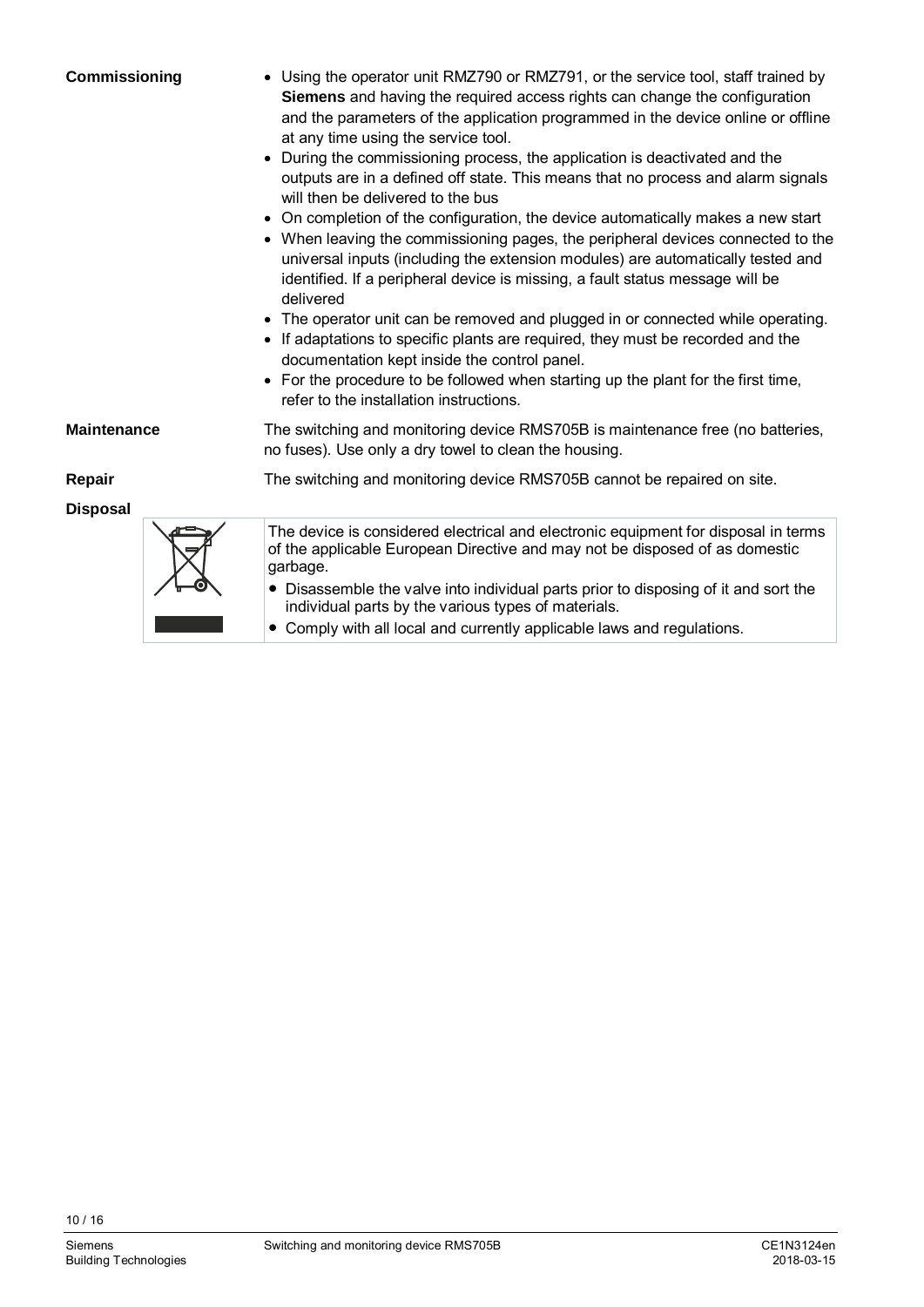#### **Technical data**

| Power supply (G, G0)      | Rated voltage<br>Requirements for external safety isolating transformer | AC 24 V $\pm 20$ % (SELV)                                                                       |
|---------------------------|-------------------------------------------------------------------------|-------------------------------------------------------------------------------------------------|
|                           | (100 % ED, maximum 320 VA) to                                           | EN 60 742 / EN 61 558-2-6                                                                       |
|                           | Frequency                                                               | 50/60 Hz                                                                                        |
|                           | Power consumption (excl. modules)                                       | <b>12 VA</b>                                                                                    |
|                           | External supply line protection                                         | fuse max. 10 A (slow release)<br>or                                                             |
|                           |                                                                         | automatic circuit breaker max. 13 A<br>tripping characteristic B, C, D according<br>to EN 60898 |
|                           |                                                                         | or<br>power supply with current limiting at<br>10 A                                             |
| <b>Functional data</b>    | Clock reserve                                                           | 48 hours typical, min. 12 hours                                                                 |
|                           |                                                                         |                                                                                                 |
| <b>Universal inputs</b>   | Number                                                                  | refer to "Type summary"                                                                         |
| Measured value inputs (X) | Sensors<br>Passive                                                      | LG-Ni1000, T1, Pt1000<br>2x LG-Ni1000 (averaging)<br>$01000 \Omega$                             |
|                           | Active                                                                  | DC 010 V                                                                                        |
|                           |                                                                         |                                                                                                 |
| Status inputs (X)         | Contact sensing                                                         |                                                                                                 |
|                           | Voltage                                                                 | <b>DC 15 V</b>                                                                                  |
|                           | Current                                                                 | 5 mA                                                                                            |
|                           | Requirements for status contacts                                        |                                                                                                 |
|                           | Signal coupling<br>Type of contact                                      | potential-free<br>maintained contact                                                            |
|                           | Insulating strength against mains potential                             | AC 3750 V to EN 60 730                                                                          |
|                           | Requirements for pulse contacts                                         | Screened cables recommended                                                                     |
|                           | Signal coupling                                                         | potential-free                                                                                  |
|                           | Type of contact                                                         | Pulse contact                                                                                   |
|                           | Mechanical transmitter (reed contract)                                  |                                                                                                 |
|                           | Maximum pulse frequency                                                 | 25 Hz                                                                                           |
|                           | Minimum pulse length                                                    | 20 ms (with max. 10 ms bounce length)                                                           |
|                           | Electronic transmitter                                                  |                                                                                                 |
|                           | Maximum pulse frequency                                                 | 100 Hz                                                                                          |
|                           | Minimum pulse length                                                    | 5 <sub>ms</sub>                                                                                 |
|                           | Insulating strength against mains potential                             | AC 3750 V to EN 60 730                                                                          |
|                           | Perm. resistance                                                        |                                                                                                 |
|                           | Contacts closed                                                         | max. 200 $\Omega$                                                                               |
|                           | Contacts open                                                           | min. 50 k $\Omega$                                                                              |
| <b>Outputs</b>            | Number of positioning and switching outputs                             | refer to "Type summary"                                                                         |
| Positioning outputs Y     | Output voltage                                                          | DC 010 V                                                                                        |
|                           | Output current                                                          | $±1$ mA                                                                                         |
|                           | Max. load                                                               | continuous short-circuit                                                                        |
| Switching outputs         | External supply line protection                                         |                                                                                                 |
| AC 230 V (Q1xQ7x)         | Non-renewable fuse (slow)                                               | max. 10 A                                                                                       |
|                           | Automatic line cutout                                                   | max. 13 A                                                                                       |
|                           | Release characteristic                                                  | B, C, D to EN 60 898                                                                            |
|                           | Relay contacts                                                          |                                                                                                 |
|                           | Switching voltage                                                       | Max. AC 250 V                                                                                   |
|                           |                                                                         | min. AC 19 V                                                                                    |
|                           | AC current                                                              | max. 4 A res., 3 A ind. ( $\cos \varphi = 0.6$ )                                                |
|                           | At 250 V                                                                | min. 5 mA                                                                                       |
|                           | At 19 V                                                                 | min. 20 mA                                                                                      |
|                           | Switch-on current                                                       | max. 10 A (1 s)                                                                                 |
|                           | Contact life at AC 250 V                                                | Guide value                                                                                     |
|                           | At 0.1 A res.                                                           | 2 x $10^7$ cycles                                                                               |
|                           | At 0.5 A res.                                                           | $4 \times 10^6$ cycles (N. O.)                                                                  |
|                           |                                                                         | $2 \times 10^6$ cycles (changeover)                                                             |
|                           | At 4 A res.                                                             | $3 \times 10^5$ cycles (N.O.)<br>$1 \times 10^5$ cycles (changeover)                            |
|                           | Red. factor at ind. (cos $\varphi$ = 0.6).                              | 0.85                                                                                            |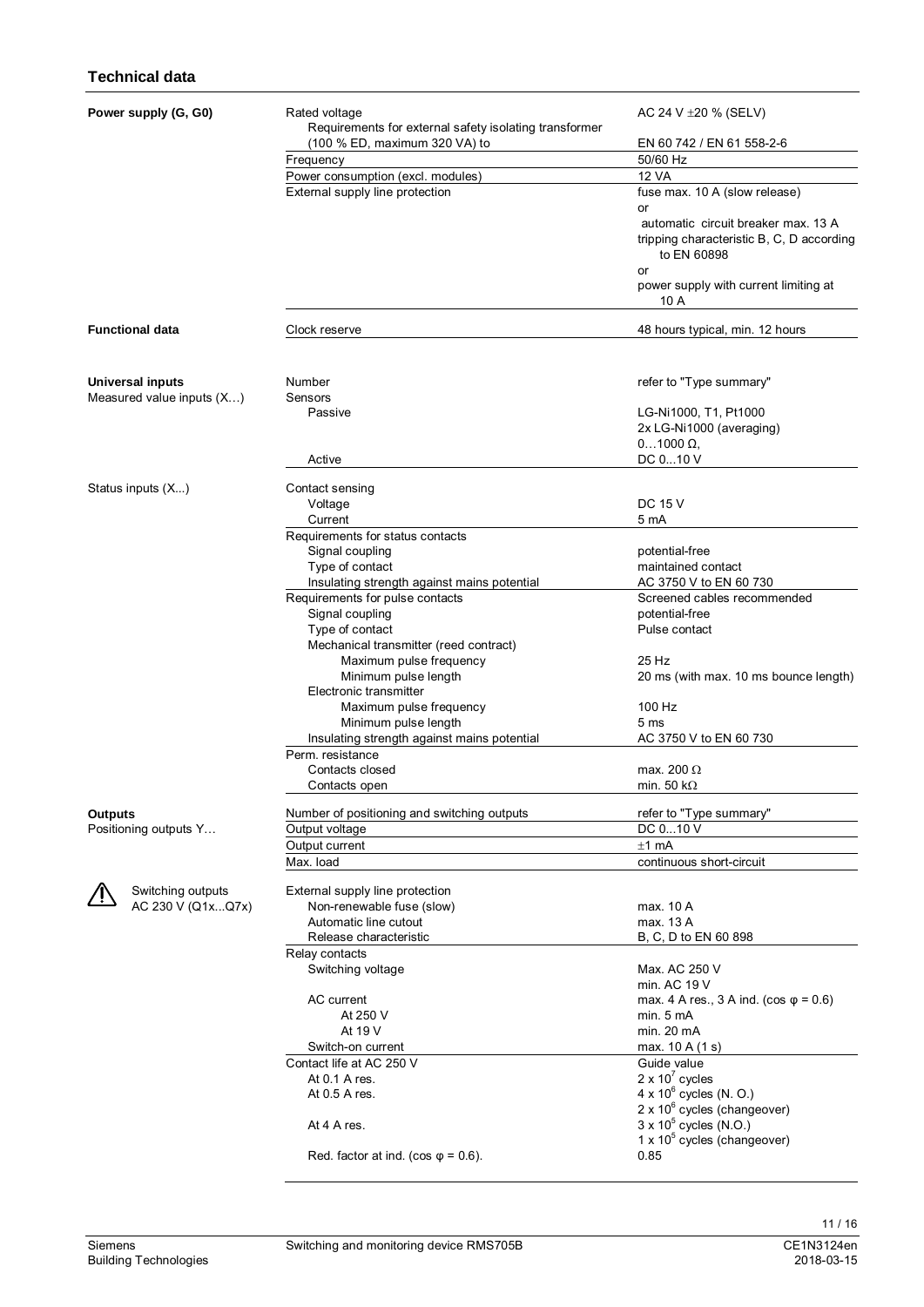|                                     | Insulating strenth                                                          |                                         |
|-------------------------------------|-----------------------------------------------------------------------------|-----------------------------------------|
|                                     | between relay contacts and system electronics (reinforced                   |                                         |
|                                     | insulation)                                                                 | AC 3750 V, to EN 60 730-1               |
|                                     | between neighboring relay contacts (operational insulation)                 |                                         |
|                                     | $Q1 \Leftrightarrow Q2$ ; $Q3 \Leftrightarrow Q4$ ; $Q6 \Leftrightarrow Q7$ | AC 1250 V, to EN 60 730-1               |
|                                     | between relay groups (reinforced insulation)                                |                                         |
|                                     | $(Q1, Q2) \Leftrightarrow (Q3, Q4) \Leftrightarrow (Q6, Q7)$                | AC 3750 V, to EN 60 730-1               |
| Power supply ext. devices (G1)      | Voltage                                                                     | <b>AC 24 V</b>                          |
|                                     | Power                                                                       | Max. 4 A                                |
|                                     |                                                                             |                                         |
|                                     |                                                                             |                                         |
| <b>Interfaces</b>                   | KNX bus                                                                     |                                         |
|                                     | Type of interface                                                           | KNX-TP1                                 |
|                                     | Bus loading number                                                          | 2.5                                     |
|                                     | Bus power supply (decentral., can be switched off)                          | 25 mA                                   |
|                                     | Power failure of short duration                                             |                                         |
|                                     | to EN 50 090-2-2                                                            | 100 ms with 1 extension module          |
|                                     | <b>Extension bus</b>                                                        |                                         |
|                                     | Connector specification                                                     | 4 contacts SELV/PELV                    |
|                                     | Number of plug-in cycles                                                    | max. 10.                                |
|                                     | Service tool connection facility                                            | RJ45 connector                          |
|                                     |                                                                             |                                         |
| Permissible cable lengths           | For passive measuring and positioning signals                               | (measuring errors can be corrected on   |
|                                     | Type of signal                                                              | the "Settings / Inputs" menu)           |
|                                     | LG-Ni 1000, T1                                                              | max. 300 m                              |
|                                     | Pt 1000                                                                     | max. 300 m                              |
|                                     | $01000 \Omega$                                                              | max. 300 m                              |
|                                     |                                                                             |                                         |
|                                     | Contact sensing (status and impulse contacts).                              | max. 300 m                              |
|                                     | For DC 010 V measuring and control signals                                  | refer to Data Sheet of the signal       |
|                                     |                                                                             | delivering device                       |
|                                     | For KNX bus                                                                 | max. 700 m                              |
|                                     | Type of cable                                                               | 2-core without screening, twisted pairs |
|                                     | For switching outputs (Q1xQ7x)                                              | Max. 300 m                              |
|                                     |                                                                             |                                         |
| <b>Electrical connection</b>        | Connection terminals                                                        | Spring cage terminals                   |
|                                     | For wires                                                                   | Ø 0,6 mm  2.5 mm2                       |
|                                     | For stranded wires without ferrules                                         | $0.25 2.5$ mm2                          |
|                                     | For stranded wires with ferrules                                            | $0.25$ 1.5 mm2                          |
|                                     | KNX bus connection                                                          | Non-interchangeable                     |
|                                     |                                                                             |                                         |
| Degree of protection                | Degree of protection of housing to IEC 60 529                               | IP 20 (when mounted)                    |
|                                     | Safety class to EN 60 730                                                   | device suited for use with equipment of |
|                                     |                                                                             | safety class II                         |
|                                     |                                                                             |                                         |
| <b>Ambient conditions</b>           | Operation to                                                                | IEC 60 721-3-3                          |
|                                     | <b>Climatic conditions</b>                                                  | Class 3K5                               |
|                                     | Temperature (housing and electronics)                                       | $050$ °C                                |
|                                     | Humidity                                                                    | 595 % r. h. (non-condensing)            |
|                                     | Mechanical conditions                                                       | Class 3M2.                              |
|                                     |                                                                             |                                         |
|                                     | Transport to                                                                | IEC 60 721-3-2                          |
|                                     | <b>Climatic conditions</b>                                                  | Class 2K3                               |
|                                     | Temperature                                                                 | $-25+70$ °C                             |
|                                     | Humidity                                                                    | <95 % r. h.                             |
|                                     | <b>Mechanical conditions</b>                                                | Class 2M2                               |
|                                     |                                                                             |                                         |
| <b>Classifications to EN 60 730</b> | Mode of operation, automatic controls                                       | Type 1B                                 |
|                                     | Degree of contamination, controls' environment                              | 2                                       |
|                                     | Software class                                                              | Α                                       |
|                                     | Rated surge voltage                                                         | 4000 V                                  |
|                                     | Temperature for ball-pressure test of housing                               | 125 °C                                  |
|                                     |                                                                             |                                         |
| <b>Materials and colors</b>         | Terminal base                                                               | Polycarbonate, RAL 7035 (light-gray)    |
|                                     | Controller insert                                                           | Polycarbonate, RAL 7035 (light-gray)    |
|                                     | Packaging                                                                   | Corrugated cardboard                    |
|                                     |                                                                             |                                         |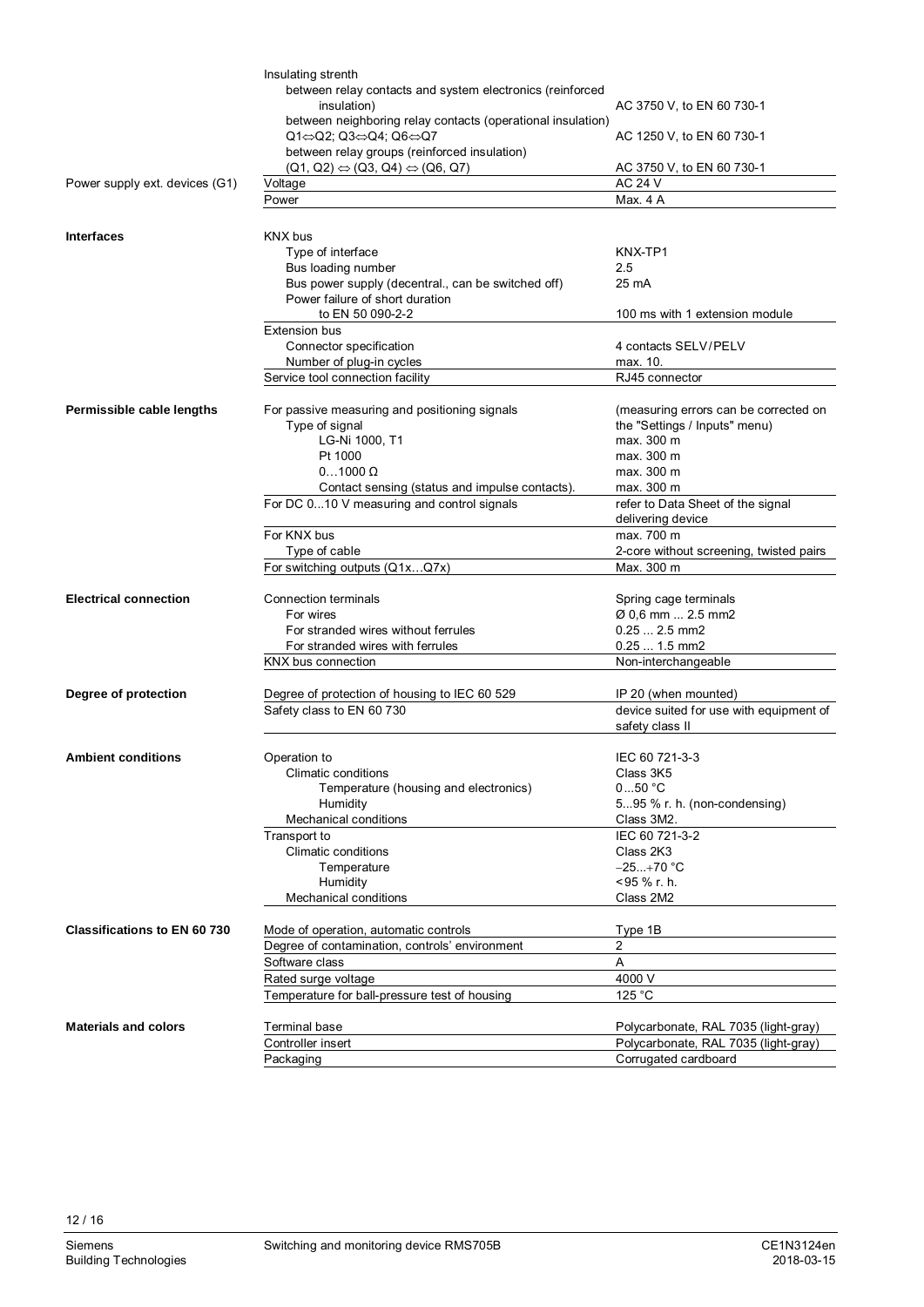| Standards, directives and<br>approvals | Product standard                                                                                                                                                                                                                               | EN 60730-1.                                                                                                                              |
|----------------------------------------|------------------------------------------------------------------------------------------------------------------------------------------------------------------------------------------------------------------------------------------------|------------------------------------------------------------------------------------------------------------------------------------------|
|                                        |                                                                                                                                                                                                                                                | Automatic electronic controls for<br>household and similar use.                                                                          |
|                                        | Product family standard                                                                                                                                                                                                                        | EN 50491-x.                                                                                                                              |
|                                        |                                                                                                                                                                                                                                                | General requirements for Home and<br><b>Building Electronic Systems (HBES)</b><br>and Building Automation and Control<br>Systems (BACS). |
|                                        | EU conformity (CE)                                                                                                                                                                                                                             | CE1T3110xx                                                                                                                               |
|                                        | <b>RCM</b> conformity                                                                                                                                                                                                                          | CE1T3110en C1                                                                                                                            |
|                                        | <b>EAC conformity</b>                                                                                                                                                                                                                          | Eurasia conformity                                                                                                                       |
|                                        | Environmental compatibility<br>The product environmental declaration contains data on<br>environmentally compatible product design and<br>assessments (RoHS compliance, materials composition,<br>packaging, environmental benefit, disposal). | CE1E3110de01*)                                                                                                                           |
|                                        | *)These documents can be downloaded at the following Internet address:<br>http://siemens.com/bt/download                                                                                                                                       |                                                                                                                                          |
| Dimensions (weight)                    | Excl. packaging                                                                                                                                                                                                                                | $0.49$ kg                                                                                                                                |

#### **Connection diagrams**

#### **Connection diagram**



| Key          | G, G0          | Rated voltage AC 24 V                                                    |
|--------------|----------------|--------------------------------------------------------------------------|
|              | G <sub>1</sub> | Output voltage AC 24 V to power external, active devices                 |
|              | м              | Measuring neutral for signal input                                       |
|              | G0             | System neutral for signal output                                         |
|              | X1X8           | Universal signal inputs for                                              |
|              |                | LG-Ni1000, 2x LG-Ni1000 (mean values), T1, Pt1000, 01000 $\Omega$ .      |
|              |                | DC 010 V, pulse, contact query (potential-free)                          |
|              | Y1Y4           | Control or status outputs, analog DC 010 V                               |
|              | Q1x/Q4x        | Potential-free relay outputs (changeover contact) for AC 24230 V         |
|              | Q2x/3x/6x/7x   | Potential-free relay outputs (N.O. contact) for AC 24230 V               |
|              | $CE+$          | KNX bus data line, positive                                              |
|              | $CE-$          | KNX bus data line, negative                                              |
|              |                |                                                                          |
| <b>Notes</b> |                | Each terminal (spring cage terminal) can only accommodate one solid wire |

Each terminal (spring cage terminal) can only accommodate one solid wire or one stranded wire. Double terminals are internally interconnected.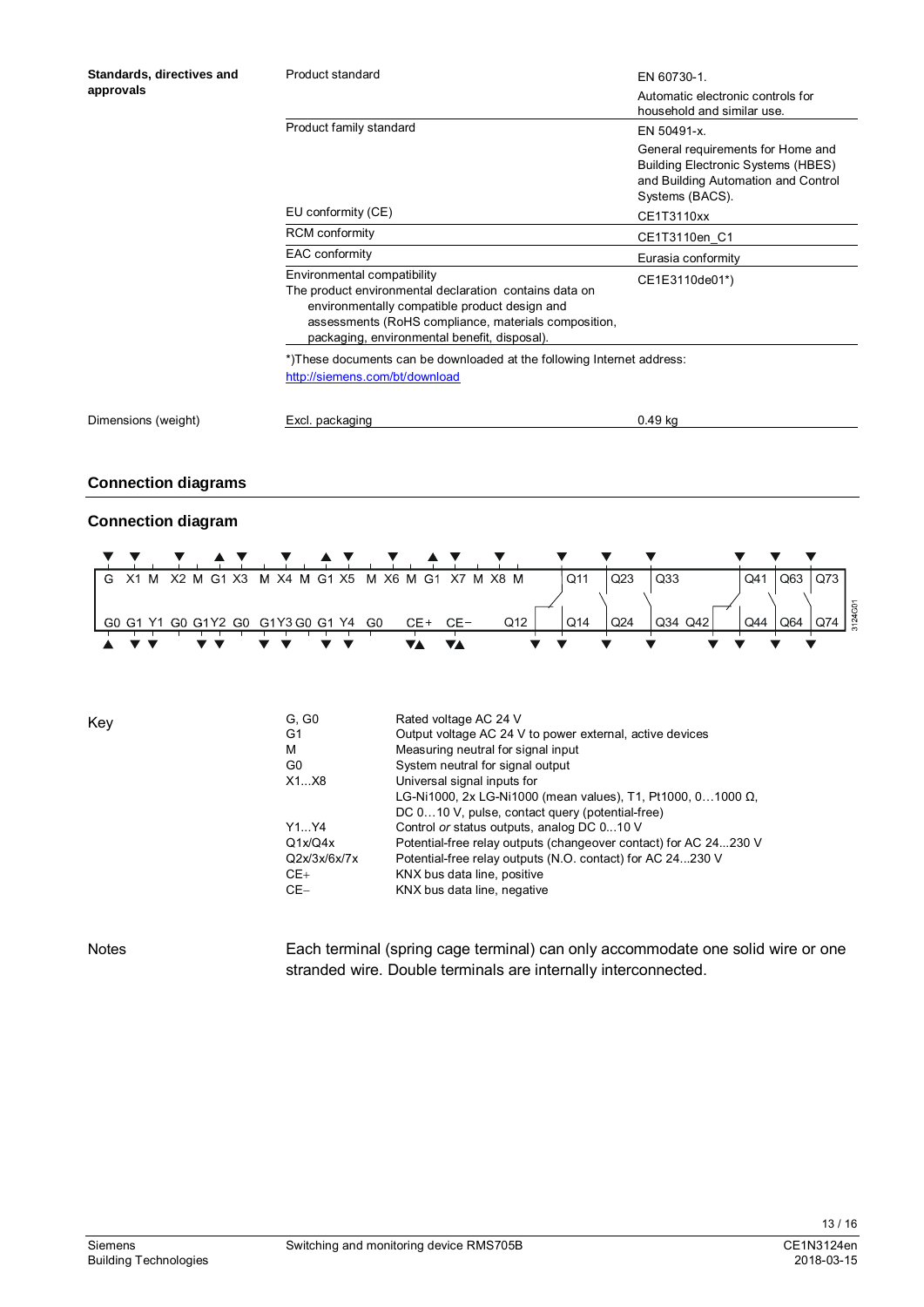#### **Connection diagrams**

Connections on the measuring side

Connections on the switching and monitoring side

#### Examples:

#### *Connection diagram 1*:

Measuring section with passive sensor



#### *Connection diagram 2:* Measuring section with active sensor and active signal source



#### *Connection diagram 3:* Measuring section with pulse transmitter



Recommendation: Use shielded wires

#### *Connection diagram 4:*

Multiple use of sensor (B1, N2), external operating mode changeover (S6)



| Ν1 | <b>RMS705B</b>                   |
|----|----------------------------------|
| N2 | Universal controller RLU210      |
| B1 | Duct temperature sensor QAM21.20 |
| B3 | Duct temperature sensor          |
|    | QAM2161.040                      |

#### *Connection diagram 5:* 2-speed motor control (fan)



R1 Reed pulse source

R2 Setpoint adjuster BSG61<br>S6 HC operating mode chan

HC operating mode changeover, manual

M1 2-speed fan

**Note** 

Legend to the

through 5

connection diagrams 1

See basic documentation CE1P3124en for required, internal configuration of the Switching and Monitoring Device RMS705B.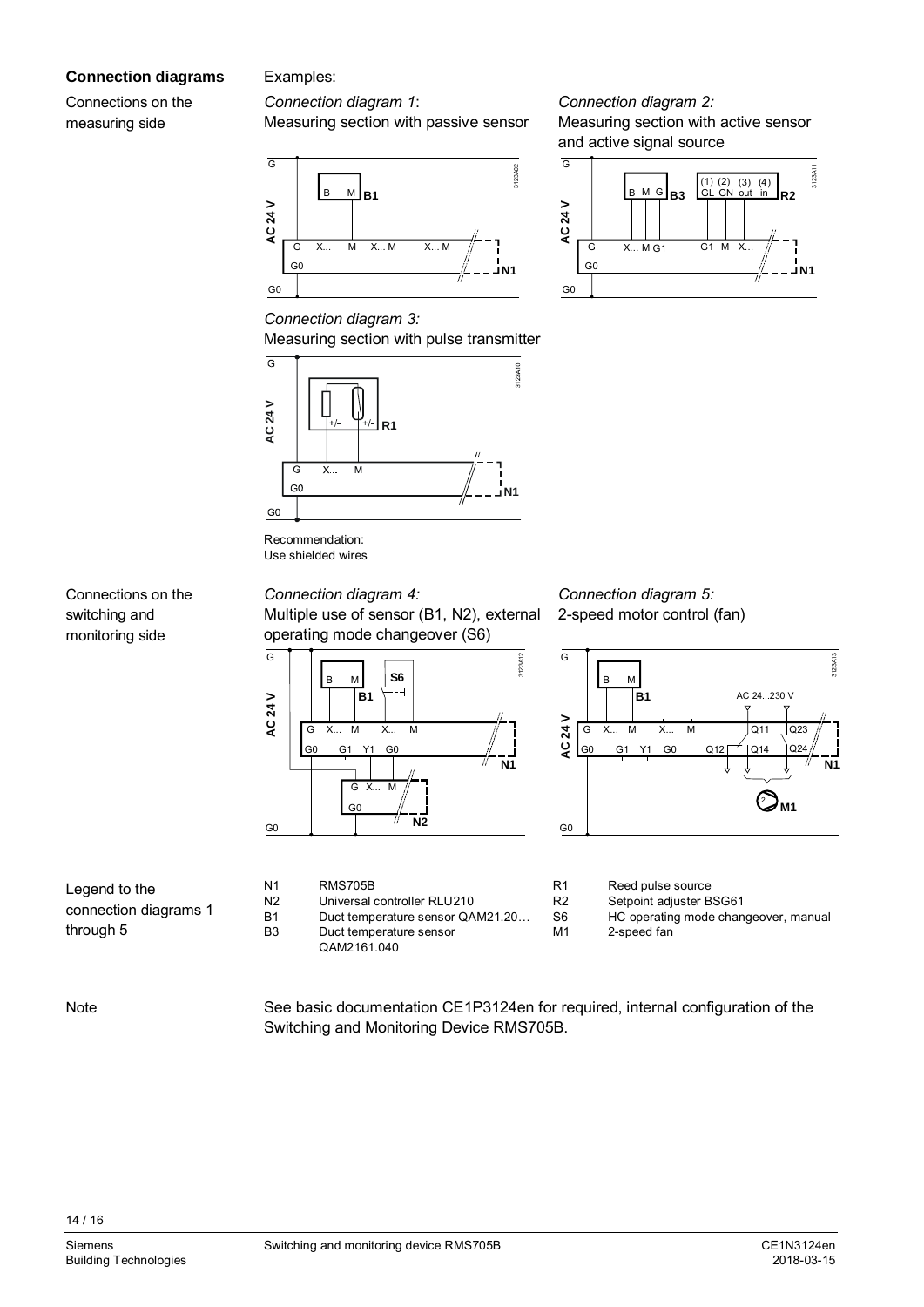

Dimensions in mm